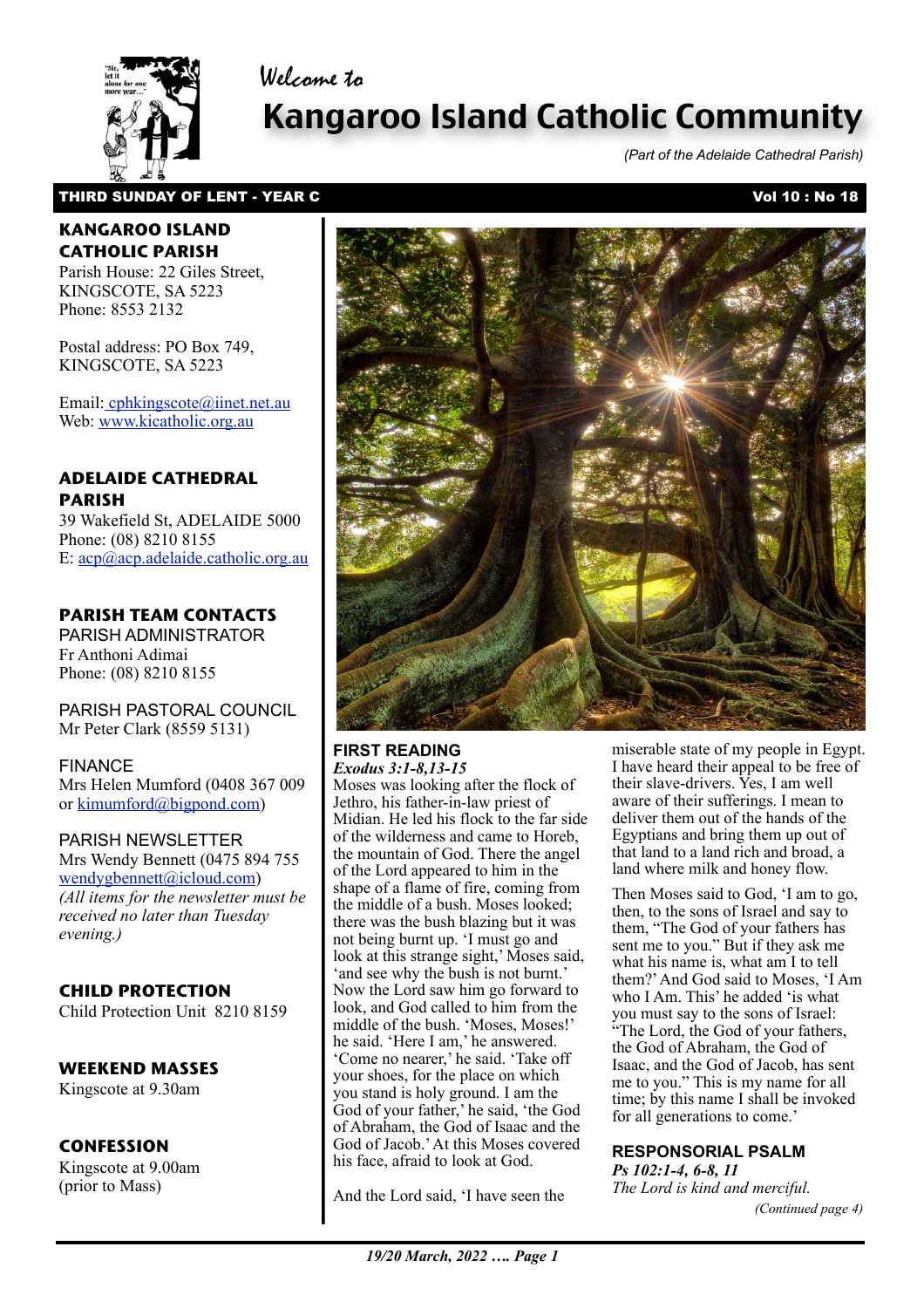

# **Bulletin Board**

# **PLEASE KEEP THESE PEOPLE IN YOUR PRAYERS**

**Sick:** Bill Roestenburg, Peter Weatherstone, Maureen Slagter, Melanie Howson

**March anniversaries:** Peter Beinke, Kieren Berden, Ellen Clarke, Peter Clark, Ellen Denholm, Inez Frawley, Kathleen Gannon, Archbishop Gleeson, Alec Grant, Keith Hornby, Gladys Leurn, Jean Lonzar, Patrick Lyden, Kath Northcott, Stephen Northcott, Denis O'Brien, James Palmer, Dilly Reynolds, Richard Semler, Sylvester Shannon, Peter Slagter, Cathy Smythe, Eunice Trethewey, Edie Willson, Glad Nash ... and all the faithful departed.

*Please pray for all the faithful departed and may all our sick parishioners, relatives and friends know the healing love of Christ.*

> ▅<del>▓</del>╬╬▇ **PARISH ROSTERS**

| FANJI NUJILINJ                         |         |                     |  |                   |
|----------------------------------------|---------|---------------------|--|-------------------|
|                                        | Comm    |                     |  | Reader Cleaning   |
| 13/3                                   | A Clark |                     |  | W Bennett A Bevan |
| 20/3                                   | L Grant | S Semmler A Bevan   |  |                   |
| 27/3                                   | M Glynn | P Bennett H Mumford |  |                   |
| <b>Covid Marshal</b><br>20/3 W Bennett |         | 27/3 P Bennett      |  |                   |

#### **PRIEST ROSTER**

| (Often this roster changes |                                   |  |  |  |  |
|----------------------------|-----------------------------------|--|--|--|--|
|                            | if something unforeseen crops up) |  |  |  |  |
| 20/3                       | Fr Anthoni                        |  |  |  |  |
| 27/3                       | Fr Anthoni                        |  |  |  |  |
| 03/4                       | Fr My Tran                        |  |  |  |  |
| 10/4                       | Fr Chris Hovat                    |  |  |  |  |
| Holy Thursday              | Bishop Greg O'Kelly               |  |  |  |  |
| Good Friday                | Bishop Greg O'Kelly               |  |  |  |  |
| Holy Saturday              | Bishop Greg O'Kelly               |  |  |  |  |
| 17/4                       | Bishop Greg O'Kelly               |  |  |  |  |
|                            |                                   |  |  |  |  |

#### **PRAYERS FOR HEALING**

Prayers for Healing and Renewal in the Church - Thursdays at 9.00am

#### **FROM FR ANTHONI**

On behalf of Kangaroo Island Catholic Parish, I extend a warm welcome to all the families, friends, visitors and holiday makers.



The Gospel for this third Sunday of Lent (cf. Lk  $13: 1-9$ ) speaks to us about God's mercy and of our conversion. Jesus recounts the parable of the barren fig tree. A man has planted a fig tree in his vineyard, and

with great confidence, each summer he goes in search of its fruits, but he finds none because that tree is barren. Spurred by this disappointment which has recurred for at least three years, the man considers cutting down the fig tree in order to plant another. So he calls the field hand who is in the vineyard and tells him of his disappointment, ordering him to cut down the tree so as not to use up the ground needlessly. But the vinedresser asks the master to be patient and asks him for one more year during which the vinedresser himself would take special and delicate care of the fig tree, so as to stimulate its productivity.

The master represents God the Father and the vinedresser is the image of Jesus, while the fig tree is the symbol of an indifferent and insensitive humanity. Jesus intercedes with the Father in favour of humanity — and he always does so — and implores him to wait and to give it more time so that it may bring forth the fruits of love and justice. The fig tree that the master in the parable wants to uproot represents a sterile existence that is incapable of giving, incapable of doing good. It is the symbol of one who lives for himself, sated and calm, enjoying his own comforts, incapable of turning his gaze and his heart to those beside him who find themselves in conditions of suffering, poverty and hardship. This attitude of selfishness and spiritual barrenness, is compared to the vinedresser's great love for the fig tree. He asks the master to wait. He is patient, knows how to wait, and devotes his time and his work to it. He promises the master to take special care of that unfortunate tree.

During the time of Lent, the Lord invites us to convert. Each of us must feel addressed by this call, and correct something in our lives, in our way of thinking, of behaving and of living our relationships with others. At the same time, we must imitate the patience of God who trusts in everyone's ability to "rise again" and to continue the journey. God is Father and does not extinguish the weak flame, but rather, accompanies and cares for those who are weak so that they may gain strength and bring their contribution of love to the community. *(Pope Francis' Homilies)*

*Fr Anthoni*

#### **PROJECT COMPASSION**



Janice 44, is a proud Wagilak woman, a traditional dancer, living in a remote community in the Northern Territory. As elders grow older and pass away, she knows she must share her knowledge with the younger generation. However, the community faces multiple challenges, including a lack of jobs, limited educational opportunities, and socio-economic which can lead to young people becoming disconnected from culture. With your help, Caritas Australia supports Djilpin Arts Aboriginal Corporation, which operates a centre for traditional and contemporary Aboriginal arts and culture, pr oviding employment and generating income for local communities.

Please donate to Project Compassion 2022 and help provide employment and training for First Australians, allowing them to remain on country and keep their culture alive. Together, we can help vulnerable communities face their challenges today and build a better tomorrow For All Future Generations. You can donate through Project Compassion donation boxes and envelopes available from your Parish, by visiting [lent.caritas.org.au,](http://www.caritas.org.au/projectcompassion) or by calling 1800 024 413.

#### **CARITAS AUSTRALIA UKRAINE APPEAL**

In a matter of weeks, millions of people have fled the conflict in Ukraine. Our long-standing partner, Caritas Ukraine, is on the ground, supporting people in need during this unfolding humanitarian crisis. Help provide urgent humanitarian assistance including shelter, food, clean water, medicine and psychological support to people affected by this crisis.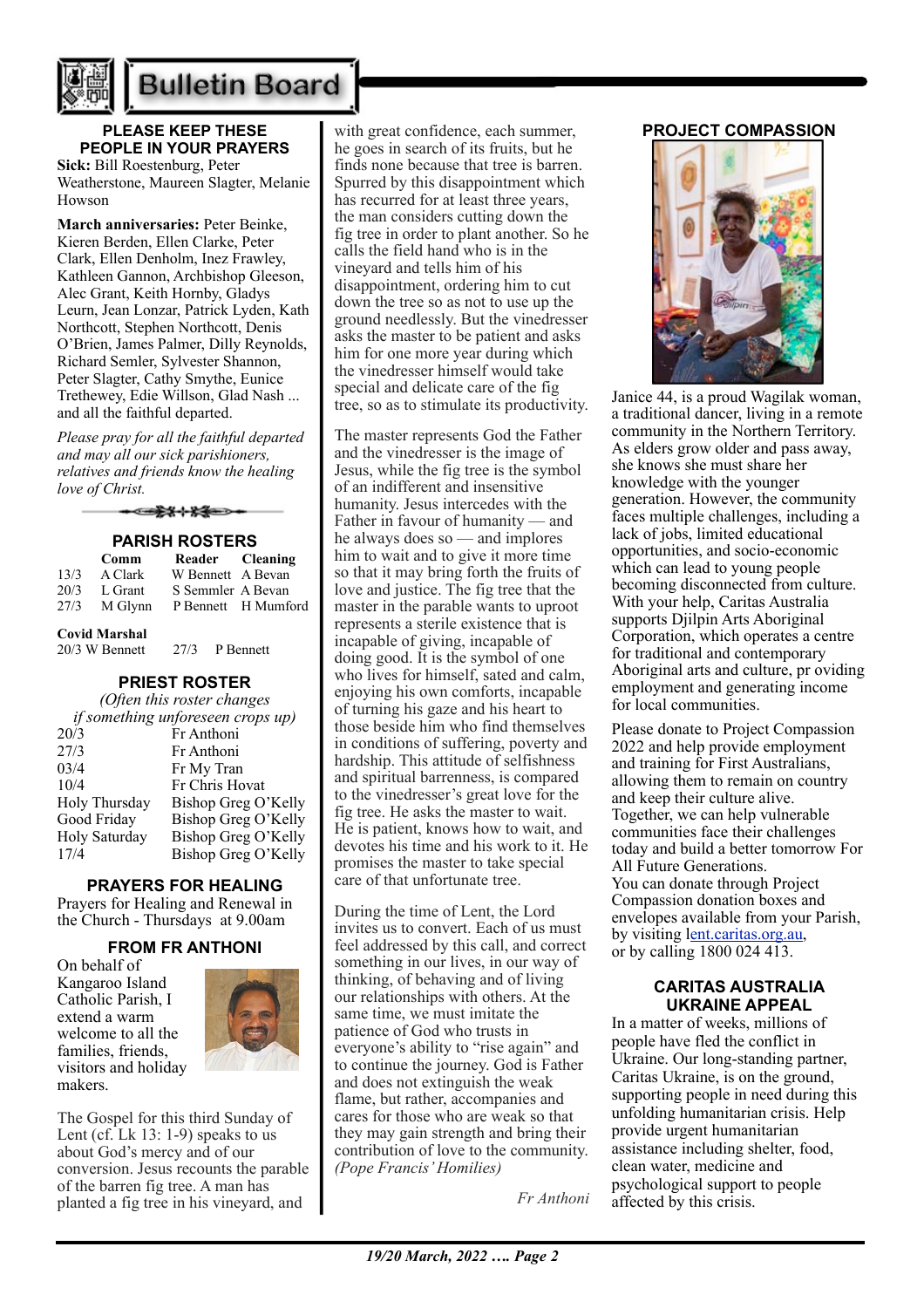Donate today at [Ukraine | Caritas](https://www.caritas.org.au/donate/emergency-appeals/ukraine/)  [Australia](https://www.caritas.org.au/donate/emergency-appeals/ukraine/) or call 1800 024 413 toll free. Keep up to date on the latest activities by Caritas agencies on the ground - [https://www.caritas.org.au/](https://www.caritas.org.au/news/latest-news/ukraine-latest/) [news/latest-news/ukraine-latest/](https://www.caritas.org.au/news/latest-news/ukraine-latest/)

The Archdiocese has suggested that if you would like your donation to Project Compassion to go specifically towards the Appeal for the Ukraine, you should write "Ukraine" on your envelope or box and the funds will be partitioned for this purpose. Otherwise, Project Compassion funds will be directed as they always are, across their many international aid and development programs.

# **FLOOD APPEALS**

The Appeals mentioned by the Archbishop are:

1. Flood Appeal for people who would like to donate in support of Northern NSW. Details can be found here: [Catholic Diocese of Lismore](https://www.lismorediocese.org/)  [\(lismorediocese.org\)](https://www.lismorediocese.org/) 

2. The St Vincent de Paul Society details of this Appeal can be found here: [Flood appeal - St Vincent de](https://www.vinnies.org.au/page/Find_Help/Flood_appeal/)  [Paul Society - Good Works](https://www.vinnies.org.au/page/Find_Help/Flood_appeal/)  [\(vinnies.org.au\)](https://www.vinnies.org.au/page/Find_Help/Flood_appeal/)

### **LENTEN STUDIES**

The Inter Church Committee are proposing to have Lenten Studies involving all our Churches. The studies will run until 14th April. The study book "Repairing the Breach", by Anglican Board of Missions, costs \$10. Forms are available at the back of the Church if you would like attend.

#### **KNOWING WHERE YOU STAND**

I'm a sucker for the strays of the plant world. I cultivate a small, shadeloving garden on my balcony, and there's not a plant out there that wasn't rescued from someone else's garbage. I wouldn't call it an attractive collection of life forms, but I have the satisfaction of knowing that every single stick out there owes me one. Some of them recover from original rejection and flourish, even blooming to the astonishment of my friends. Others waver between life and death for a season or longer. I'm very patient with my orphans. But even I have a limit to the amount of time I can allow my confined space to be taken up by a plant that refuses to give back even a little life for my efforts.

I have great sympathy for the gardener who defends the life of the tree for a



# **Ron Rolheiser column**

*Ronald Rolheiser, a Roman Catholic priest and member of the Missionary Oblates of Mary Immaculate. He is a communitybuilder, lecturer and writer. His books are popular throughout the English-speaking world and his weekly column is carried by more than sixty newspapers worldwide*

## **THE PASSION AND THE CROSS**

Many years ago, my sister, Helen, an Ursuline nun, died of cancer.

Helen loved her vocation and was much loved within it. For most of the thirty years she was in religious life, she served as a den-mother to hundreds of young women who attended an academy run by her order. She loved those young women and was for them a mother, an older sister, and a mentor.

After our own mother died, she also served in that same capacity for our family, organizing us and keeping us together. Through all those years she was the active-one, the consummatedoer, the one that others expected to take charge. She loved doing things for others.

Nine months before she died, cancer struck her brutally and she spent the last months of her life bed ridden. Now things needed to be done for her and to her. Doctors, nurses, her sisters in community, and others, took turns taking care of her. Like Jesus from the time of his arrest until the moment of his death, her body too was humiliated, led around by others, stripped, prodded, and stared at by curious passers-by. Indeed, like Jesus, she died thirsty, with a sponge held to her lips by someone else.

fourth and final year. But if the tree continues to exhaust the soil with no return, it will be cut down, and even the gardener will agree it's time to give the spot to a tree with more promise. Those of us currently exhausting the soil to no purpose should wonder what time it, and where we stand in the gardener's forbearance. Which aspects of your

This was her passion. The one who had spent so many years doing things for others, now had to submit to having things done to her. Like Jesus, she was able in that period of her life, when she was helpless and no longer in charge, to give life and meaning to others in a deeper way than she could when she was active and doing so many things for others.

There's great lesson in this, not the least of which is how we view the terminally ill, the severely handicapped, and the sick. There's a lesson too on how we might understand ourselves when we are ill, helpless, and in need of care from others.

The cross teaches us that we, like Jesus, give as much to others in our passivity as in our activities. When we are no longer in charge, beaten down by whatever, humiliated, suffering, and unable even to make ourselves understood by our loved ones, we are undergoing our passion and, like Jesus in his passion, have in that the opportunity to give our love and ourselves to others in a very deep way.

*You can read, or download, Ron Rolheiser's weekly columns from his website at: [www.ronrolheiser.com](http://www.ronrolheiser.com)*

life – career, relationships, activities – are bearing fruit right now? How can you fertilise the parts that aren't? *GPBS eNews*

*Yesterday my husband thought he saw a cockroach in the kitchen. He sprayed and cleaned thoroughly. Today I'm putting the cockroach in the bathroom.*